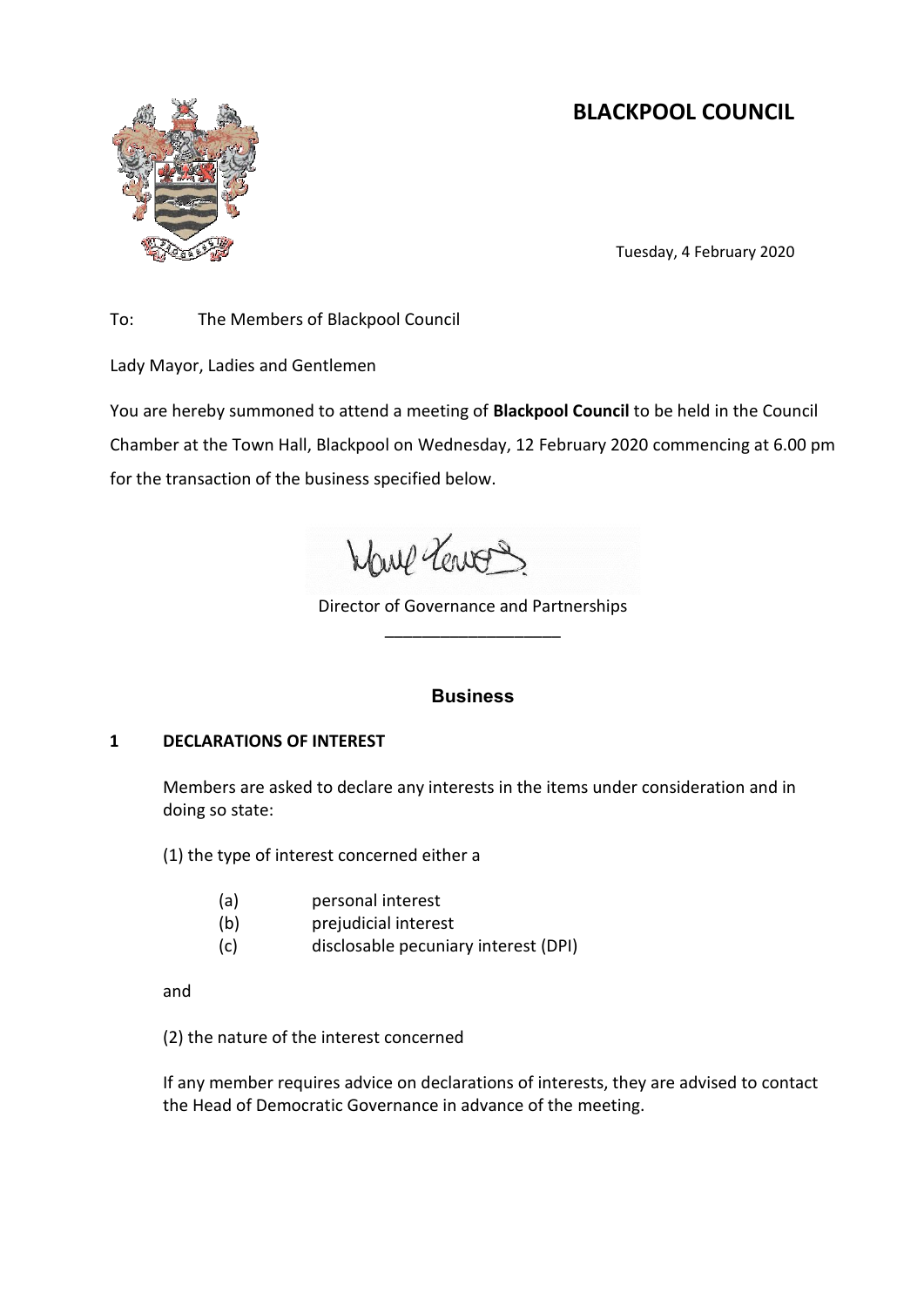## **2 MINUTES OF THE LAST MEETING HELD ON 25 SEPTEMBER 2019** (Pages 1 - 6)

To agree the minutes of the last meeting held on 25 September 2019 as a true and correct record.

## **3 ANNOUNCEMENTS**

To receive official announcements from the Mayor.

## **4 PUBLIC REPRESENTATIONS** (Pages 7 - 8)

To receive representations from members of the public in accordance with Procedure Rule 9.

# **5 EXECUTIVE REPORTS, COMBINED FIRE AUTHORITY REPORT AND THE CHAIRMAN OF THE CHAIRMAN OF THE AUDIT COMMITTEE REPORT** (Pages 9 - 38)

To consider the attached reports to Council from the Leader of the Council, the Deputy Leader of the Council (Place and Tourism) and the Deputy Leader of the Council (Children) and Statutory Lead Member for Children's Services, the Combined Fire Authority report and the Chairman of the Audit Committee report.

Members are reminded that:

- Each Senior Executive Member \* has up to three minutes to present their report, after which there will be a period of no longer than 25 minutes per report for questions/comments (a green card will give a one minute warning, red for the end of the debate).
- There will be three minutes per question/ comment from any Councillor on anything within the portfolio and no limit to the number of times a Councillor can ask a question.
- There will be a period of up to 25 Minutes for a response from the Senior Executive Member \* (or relevant Cabinet Member) at the end of the questions/ comments for each report.

\* or Combined Fire Authority representative or Chairman of the Audit Committee.

# **6 COUNCIL TAX REDUCTION SCHEME 2020 / 2021** (Pages 39 - 52)

To consider the recommendation of the Executive from its meeting on 20 January 2020 relating to the Council Tax Reduction Scheme.